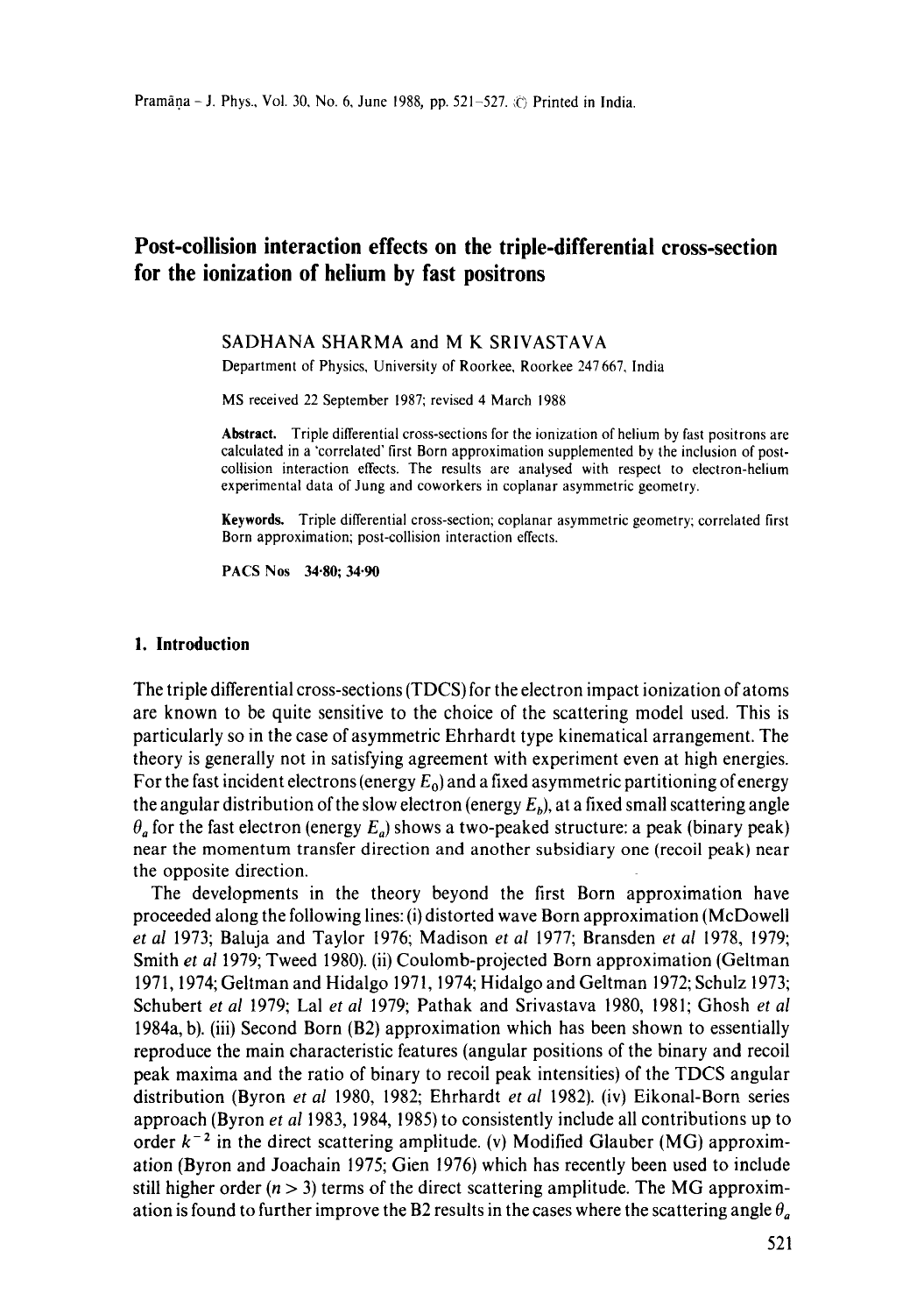is not too small (Baliyan and Srivastava 1985, 1986a, b). (vi) Improvement in the description of the initial and/or final states of the target (Franz and Klar 1986; Sharma and Srivastava 1988, to be referred as I; Furtado and O'Mahony 1987; Srivastava and Sharma 1987). This leads to a considerable improvement in the binary to recoil peak intensity ratio even in a first order calculation. (vii) Incorporation of the effects of the post-collision interaction (PCI) between the three charged particles in the final state (Klar and Franz 1986). They alter the angles and energies at which the scattered and ejected electrons are detected from their values immediately after ionization. Their inclusion is found to shift the binary and recoil peaks to larger angles of ejection and some improvement in recoil peak size in the case of electron impact.

In this paper we study the PCI effects in the case of positron impact ionization of helium in the coplanar asymmetric kinematics. Very few theoretical studies have been carried out on positron impact ionization of helium (Joachain 1984; Ghosh *et al*  1985a, b; Basu *et a11985;* Mandal *et a11986;* Saxena and Srivastava 1987). There are no experimental data. A comparison of positron-induced and electron-induced ionization results is, however, expected to provide some additional insight into this process. The positron case differs from the corresponding electron case in the interference between the projectile-target nucleus and the projectile-target electron interactions and the PCI effects are expected to be very different in the two cases. The scattering amplitude is calculated in the 'correlated' first Born (CBI) approximation by following the procedure given in I. This by itself leads to identical results for incident electrons and positrons:

The method of calculation outlined in  $\S 2$  and  $\S 3$  contains our results and discussion.

# **2. Method**

The direct scattering amplitude in the case of CB1 approximation is given by

$$
f_{\text{CB1}} = (2\pi)^{-1} \left\langle \exp(i\mathbf{k}_a \cdot \mathbf{r}_0) \phi_{\mathbf{k}_a}^{(-)}(\mathbf{r}_1, \mathbf{r}_2) \right. \left. \left| \frac{1}{r_{01}} + \frac{1}{r_{02}} \right| \exp(i\mathbf{k}_0 \cdot \mathbf{r}_0) \phi_i(\mathbf{r}_1, \mathbf{r}_2) \right\rangle,
$$
\n(1)

where  $k_0$ ,  $k_a$  and  $k_b$  are the momenta of the incident, scattered and ejected particles respectively,  $r_0$  is the position vector of the incident positron,  $r_1$  and  $r_2$  are the position vectors of the target electrons,  $\phi_i$  is the ground state wavefunction of helium atom which is taken to be the analytical fit to the Hartree-Fock wavefunction given by Byron and Joachain (1966):

$$
\phi_i(\mathbf{r}_1, \mathbf{r}_2) = u(\mathbf{r}_1)u(\mathbf{r}_2)
$$

with

$$
u(\mathbf{r}) = \sum_{i=1}^{2} \gamma_i \exp(-\alpha_i r),
$$
  
\n
$$
\alpha_1 = 1.41, \quad \alpha_2 = 2.61,
$$
  
\n
$$
\gamma_1 = 0.73485, \quad \gamma_2 = 0.58715.
$$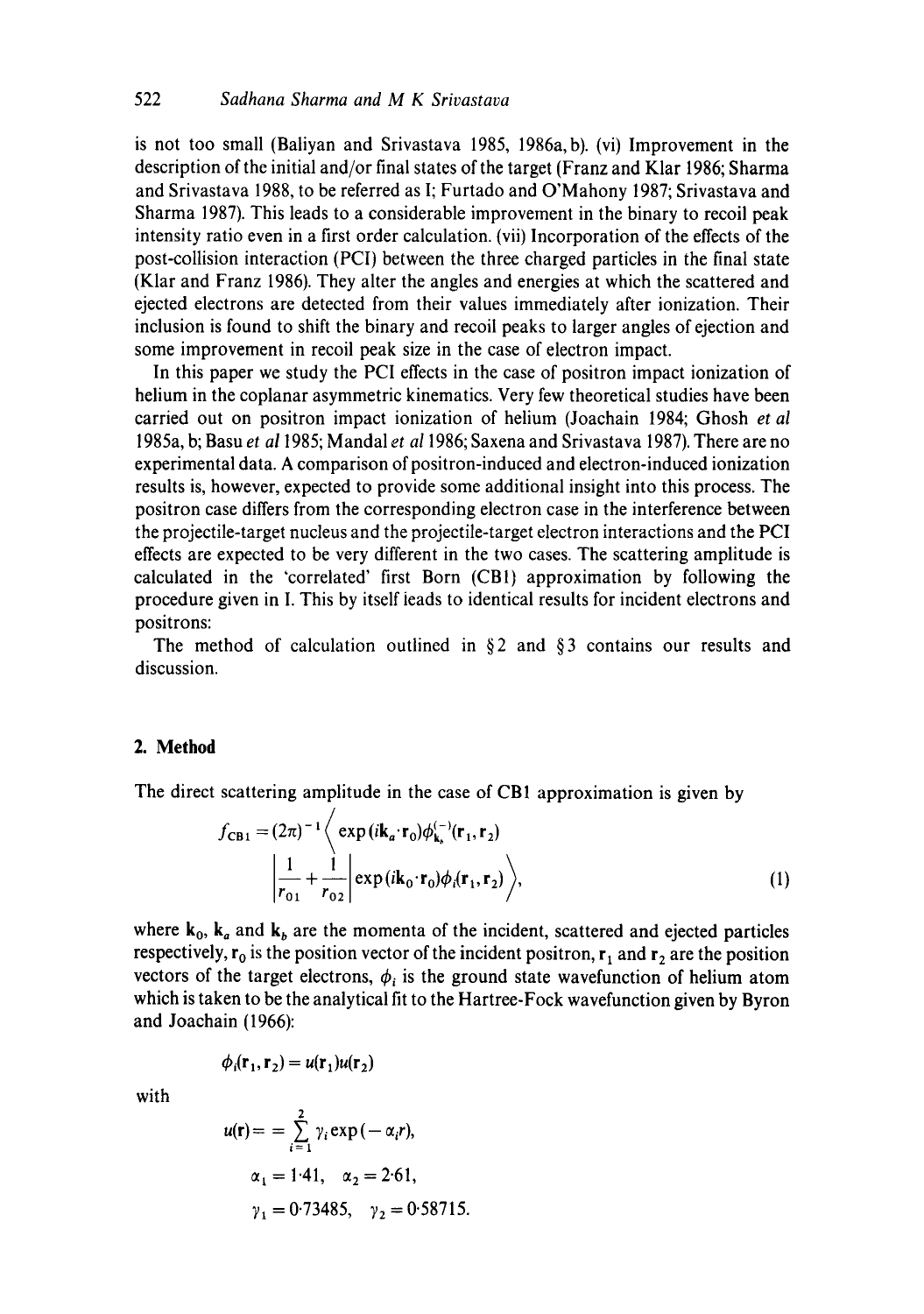The final state wavefunction of the helium sub-system is taken to be the symmetrized product of the  $He<sup>+</sup>$  ground-state wavefunction

$$
v(\mathbf{r}) = (8/\pi)^{1/2} \exp(-2r)
$$

for the bound electron with the continuum wavefunction  $\Psi_{\mathbf{k}_a}^{(-)}$  (orthogonalized to the ground state orbital u) for the ejected electron with momentum  $\mathbf{k}_b$ :

$$
\phi_{\mathbf{k}_b}^{(-)}(\mathbf{r}_1, \mathbf{r}_2) = \frac{1}{\sqrt{2}} \left[ \Psi_{\mathbf{k}_b}^{(-)}(\mathbf{r}_1) v(\mathbf{r}) + v(\mathbf{r}_1) \Psi_{\mathbf{k}_b}^{(-)}(\mathbf{r}) \right],
$$
  

$$
\Psi_{\mathbf{k}_b}^{(-)}(\mathbf{r}) = \psi_{\mathbf{k}_b}^{(-)}(\mathbf{r}) - \langle u | \psi_{\mathbf{k}_b}^{(-)} \rangle u(\mathbf{r}).
$$

The continuum electron wavefunction  $\psi_{\mathbf{k}_h}^{(-)}$  is obtained by solving the Schrödinger equation for  $\ell = 0, 1, 2$  in the field of the static charge distribution of the residual helium ion and is taken to be the usual Coulomb wave for  $\ell \geq 3$ . It is orthogonalized to the target ground state orbital. The details of evaluating equation (1) are given in I.

The positronium formation channel, in the highly asymmetric geometry in which we are interested here, is not expected to contribute significantly and, therefore, has not been considered.

PCI effects have been included by following the method of Klar and Franz (1986). The interaction responsible for the energy transfer to the target atom is a short range interaction. After the collision, the long range Coulomb interaction leads to exchange of energy and angular momentum between the two escaping particles. This Coulomb interaction produces a deflection of their trajectories. This deflection and the change in energies have been estimated classically (Popov and Benyoun 1981; Popov and Erokhin 1983; Klar *et al* 1986; Klar and Franz 1986). The boundary values  $r_{0a}$  and  $r_{0b}$ from where on the PCI effects are estimated for the fast and the slow electron respectively have been chosen to be equal to 3.5 Å and 0.2254 Å. The value  $r_{0b} =$  $0.2254$  Å corresponds to the distance where the probability of finding the bound electron is maximum. The distance  $r_{0a}$  should be fairly large to correspond to a peripheral collision and has been chosen to lead to best fit to the electron-helium experimental data of Jung *et al* (1985). See Klar and Franz (1986) for details of calculation.

The triple differential cross-section is given by

$$
\frac{\mathrm{d}^3 \sigma}{\mathrm{d}\Omega_a \mathrm{d}\Omega_b \mathrm{d}E_b} = (2\pi)^{-3} \frac{k_a k_b}{k_0} |f_{\text{CB1}}|^2. \tag{2}
$$

## **3, Results and discussion**

Figures 1-4 show our CB1-PCI results at  $E_0 = 600 \text{ eV}$  incident positron energy for  $\theta_a = 4^\circ$ ,  $E_b = 2.5 \text{ eV}; \theta_a = 8^\circ$ ,  $E_b = 2.5 \text{ eV}; \theta_a = 4^\circ$ ,  $E_b = 10 \text{ eV}; \theta_a = 8^\circ$ ,  $E_b = 10 \text{ eV}$ . They also contain the corresponding CB1 and CBI-PCI results for the electron impact case. All these results are compared with recent absolute measurements of Jung *et al* (1985). The CBI results are naturally the same for both the electron and positron impact. The PCI effects break the axial symmetry around the momentum transfer direction. The incorporation of PCI effects shifts the binary peak to larger angles  $\theta_b$  relative to the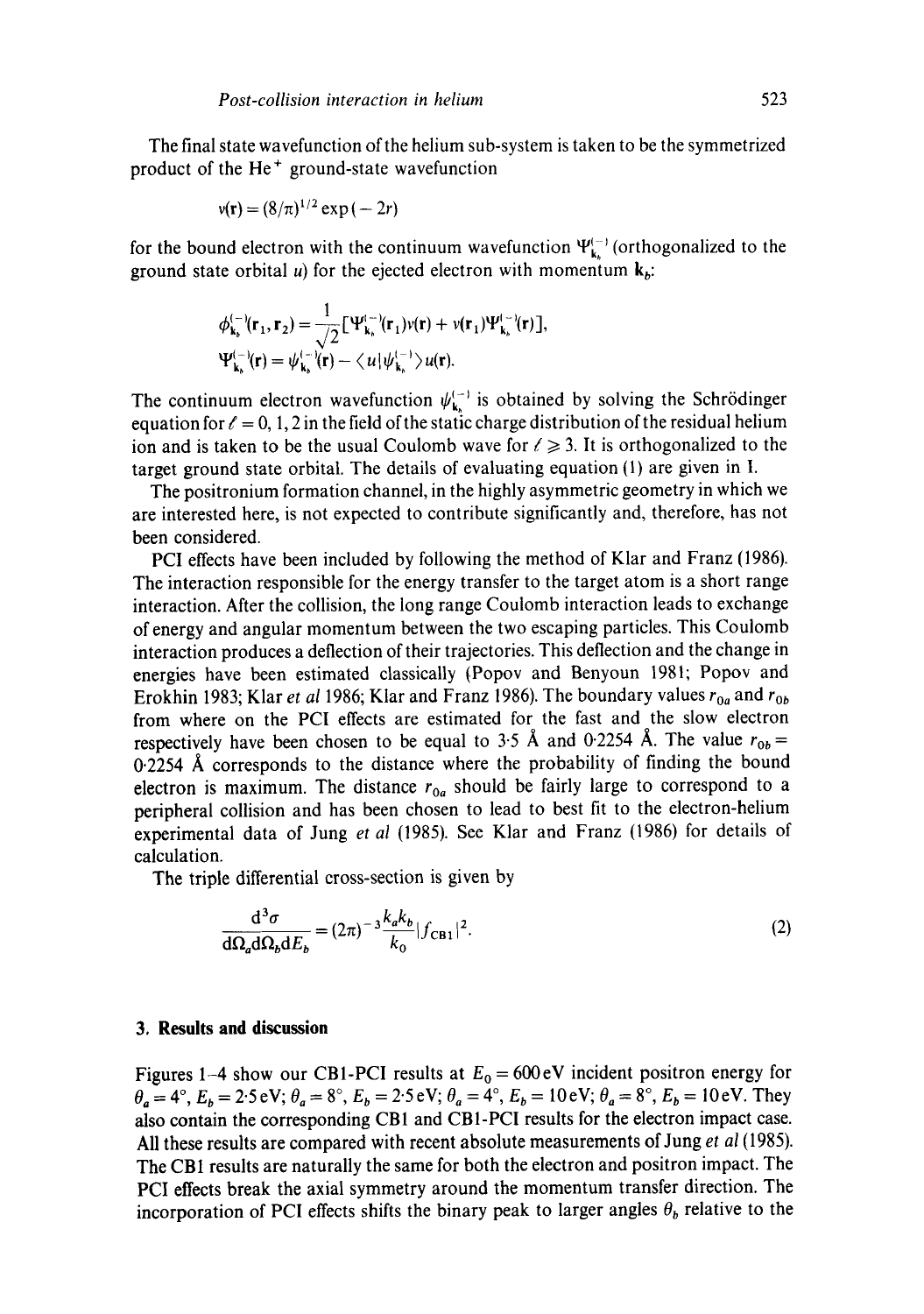

Figure 1. Triple differential cross-section in units of  $10^{-22}$  m<sup>2</sup> sr<sup>-2</sup> eV<sup>-1</sup> for the ionization of helium by positron impact at  $E_0 = 600$  eV,  $E_a = 2.5$  eV,  $\theta_a = 4^\circ$ . Theoretical results; 'correlated' first Born Figure 1. Triple differential cross-section in units of  $10^{-2}$  m<sup>2</sup> sr<sup>-2</sup> eV<sup>-1</sup> for the ionization of helium by positron impact at  $E_0 = 600$  eV,  $E_n = 2.5$  eV, *0 a* = 4 °. Theoretical results; 'correlated" first Born approximation for electron impact (CB1) .... ; 'correlated' first Born approximation for electron impact with PCI (CB1-PCI) -.-.-; present results for positrons --. Experimental data are the absolute measurements of Jung *et al* (1985). The arrow indicates the direction of momentum transfer. arrow indicates the direction of momentum transfer.

524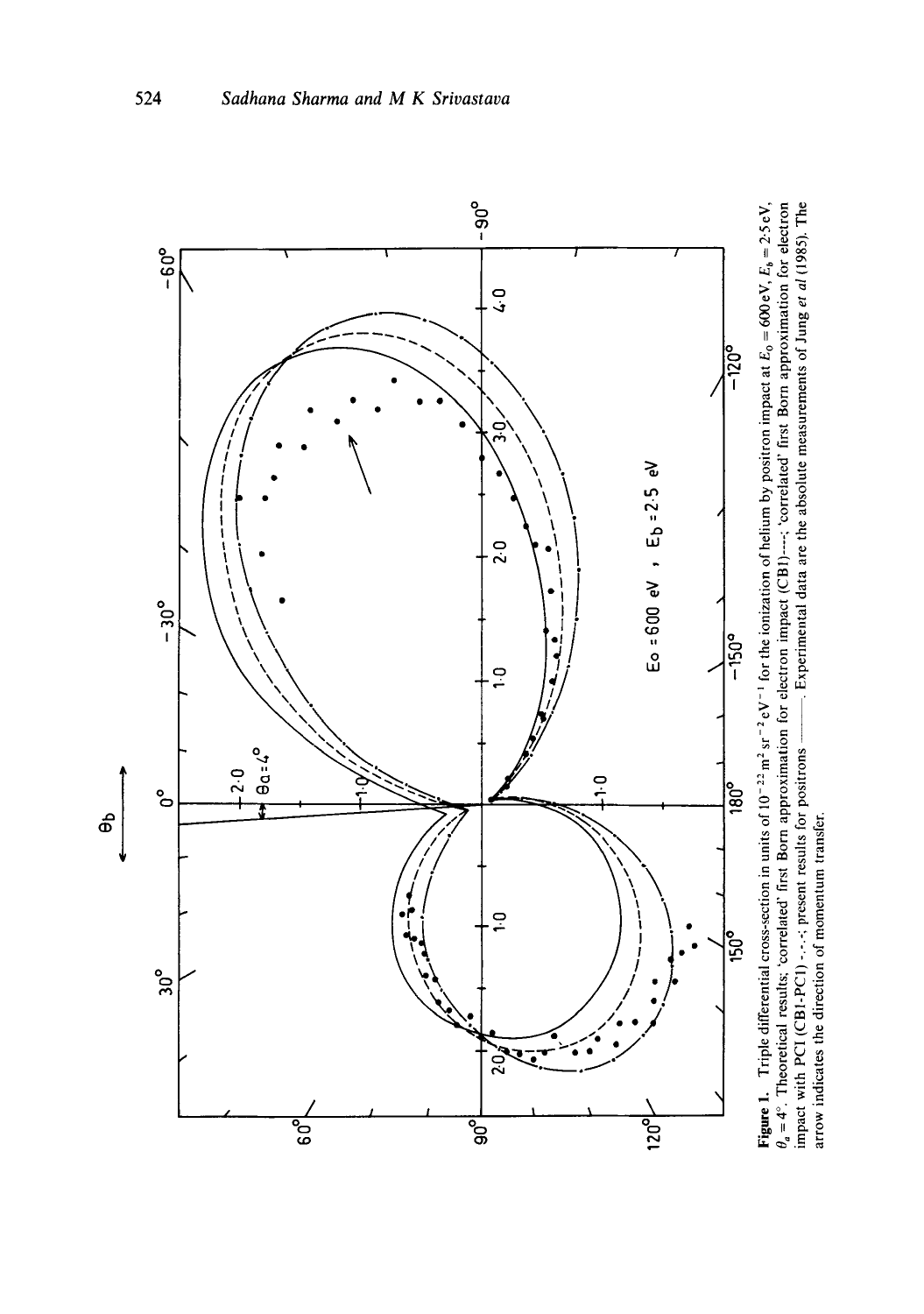

Figure 2. Same as figure 1 but  $E_0 = 600 \text{ eV}$ ,  $E_b = 2.5 \text{ eV}$  and  $\theta_a = 8$ .



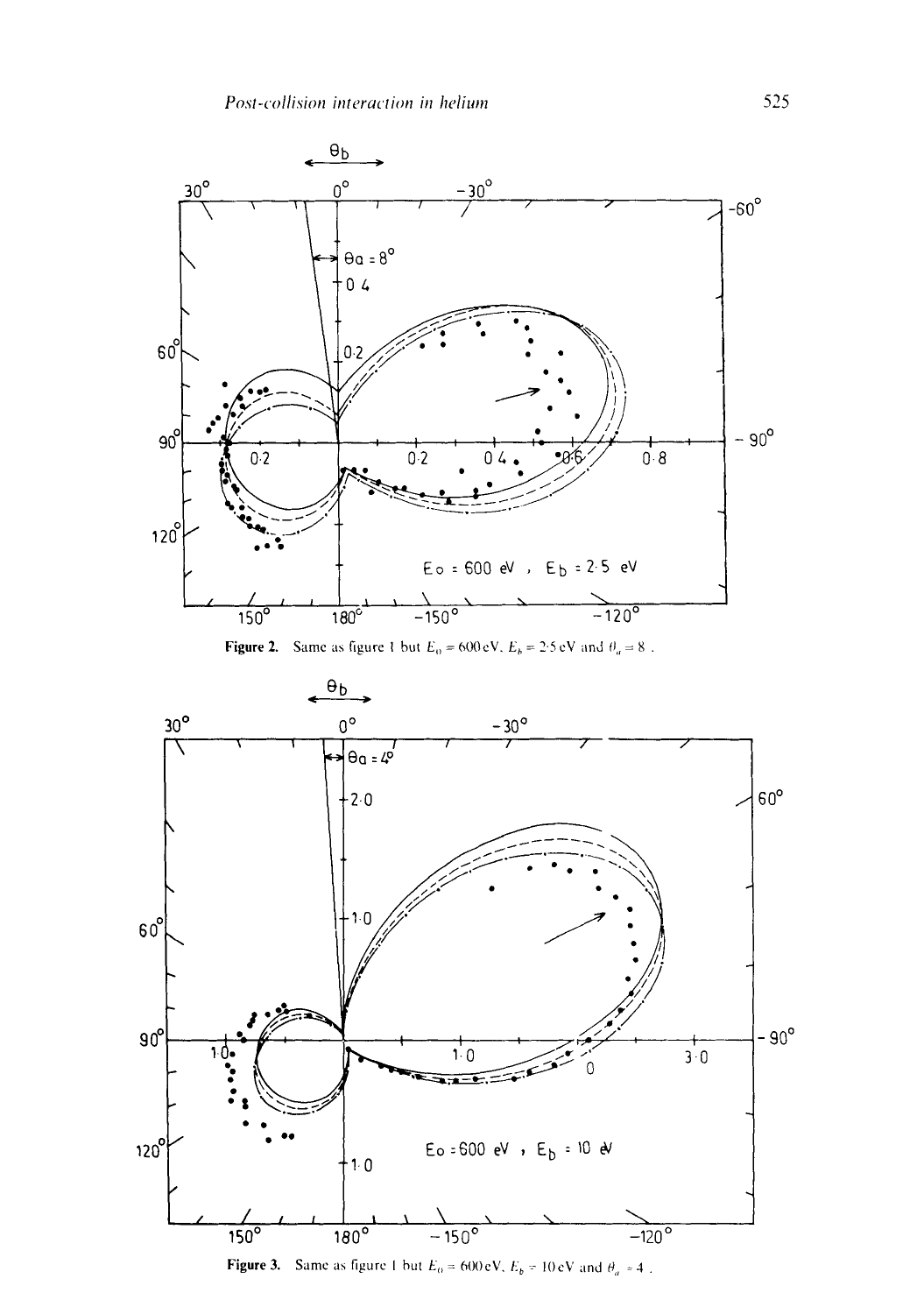

**Figure 4.** Same as figure 1 but  $E_0 = 600 \text{ eV}$ ,  $E_b = 10 \text{ eV}$  and  $\theta_a = 8^\circ$ .

momentum transfer direction in the  $e^-$  impact case and to smaller angles in the  $e^+$  case. Similar shift is observed in the recoil peak region. The PCI effects lead to a reduction in the recoil peak intensity in the case of  $e^+$  impact in contrast to the  $e^-$  case where the recoil peak intensity increases. However, the binary peak size remains almost unchanged. There are two angles,  $\theta_{b0}$  in the binary region and  $\theta'_{b0}$  in the recoil region, at which the energy transfer to the slow electron is zero. The result is that, at these angles, the TDCS with and without PCI are almost identical. The angle  $\theta_{b0}$  is close to the binary peak maximum and therefore the binary peak size remains almost unchanged. The angle  $\theta'_{b0}$  is however much away from the recoil peak maximum. For a given  $E_b$ , both  $\theta_{b0}$  and  $\theta'_{b0}$  decrease as the scattering angle  $\theta_a$  increases.

The main result of this paper is that the incorporation of PCI effects leads to changes which are in the right direction, that is, in the positron impact case the two peaks shift to smaller angles of ejection as one would expect. Another result is that a larger binary to recoil peak maxima ratio is expected in the positron case.

#### **Acknowledgements**

This work was supported by the Indian Space Research Organisation. One of us (SS) would like to thank the University Grants Commission for the award of a research fellowship.